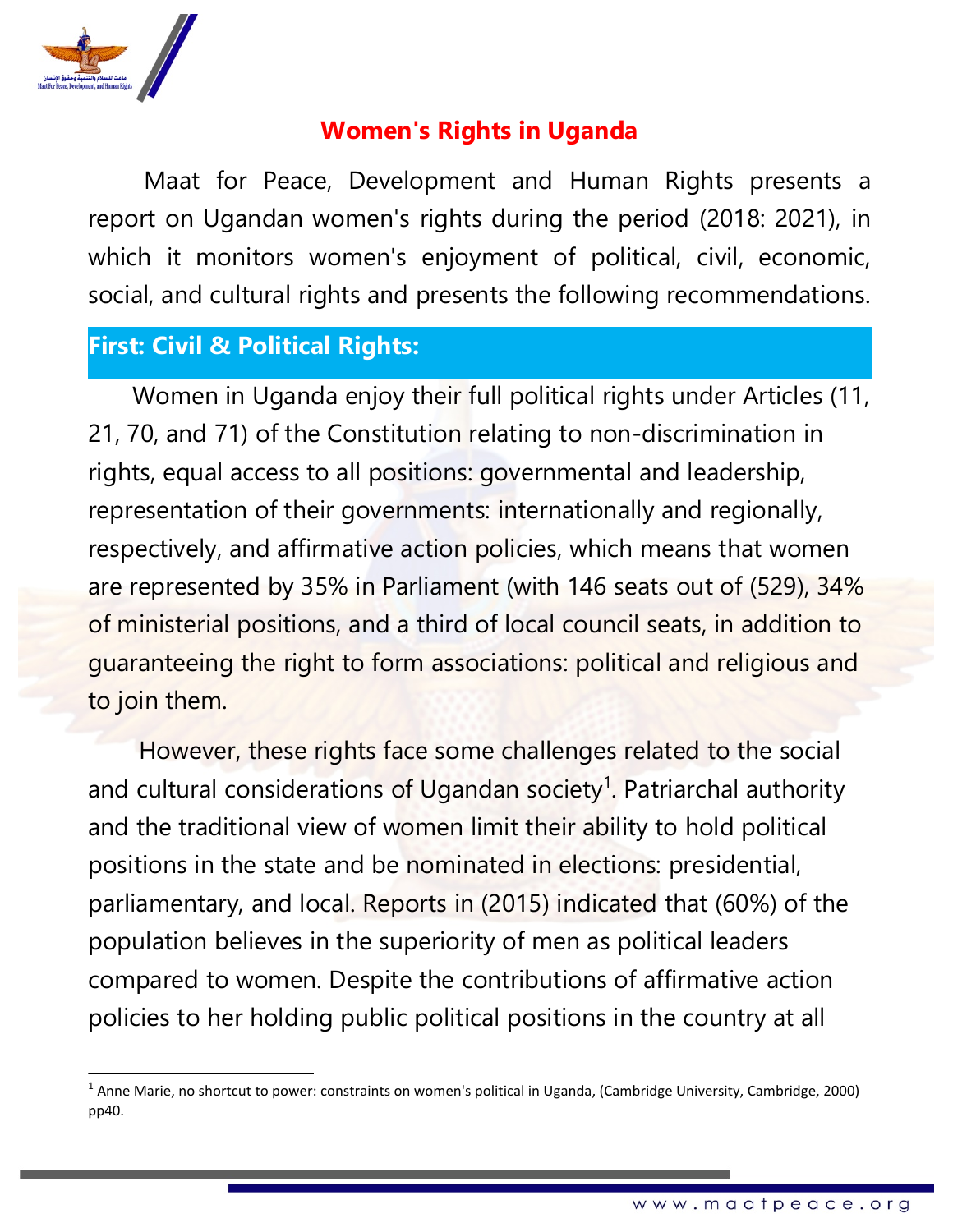

levels, they were not sufficient to win them or secure their votes in the presidential elections. Where the presidential candidates are: Mama Maria Obote - the former President Milton Obote wife - and Betty Kamya -Ugandan Federal Alliance president, Faith Kela and Nancy Kaembe in the years (2005, 2011, 2016, 2021) <sup>a</sup> low percentage of votes (0.6%, 0.6%, 0.4%, and 0.3) respectively, as well as in the legislative elections, where female candidates won only about (20) seats out of the direct elections, in addition to restricting the female voters right to vote and their favourite nominations (January 2021).

## **a. The right to protection against gender-based violence:**

Uganda followed <sup>a</sup> set of legal, legislative, and political mechanisms aimed at promoting gender equality since the eighties of the twentieth century. It promulgated the (1995) Constitution and the amended domestic violence, land, labour, and female circumcision laws issued in (2010, 2004, and 2006). In addition to the first and second development plans and its initiatives, the most recent was in partnership with the United Nations and the European Union (March 2020). Nevertheless, social violence remains <sup>a</sup> major form of violation against Ugandan women's rights. It deprives them of their right to protection, life, and health. Social violations have affected (72%) of all Ugandan women, especially in Kampala, Wakiso, Mukono, Iganga, Rakai, and Mbale. It is ranked as the second-largest crime in Uganda and was estimated at 40% in (2015, 2016). In 2018, the report of the Ugandan Women's Network - UWONET - observed about 28% of sexual and physical violence cases against Ugandan women,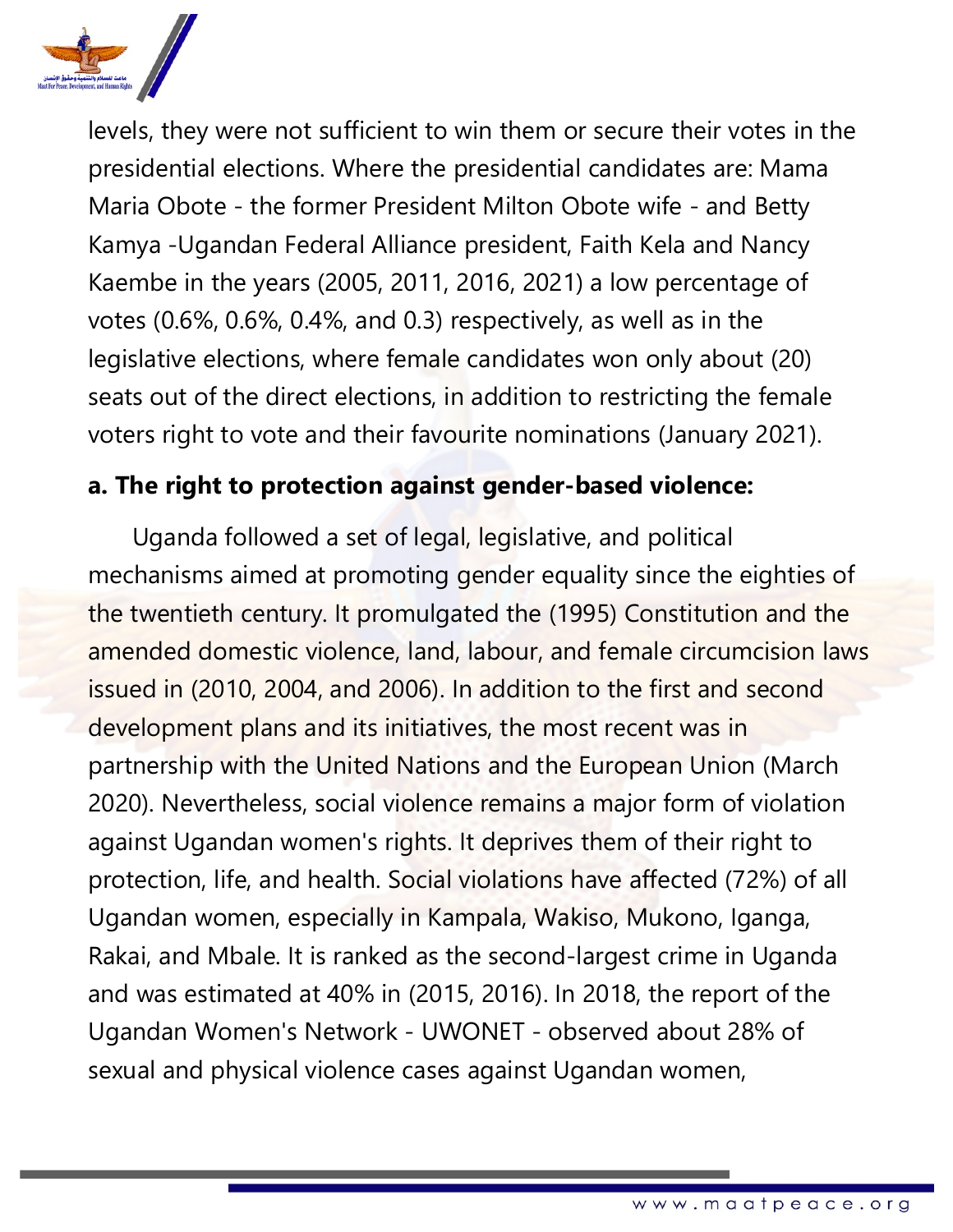

distributed regionally by (48%, 5%, 6%) in the areas: northern, western and central, and qualitatively about (50 %, 40%) for married and divorced women age group (15:49), in addition to the prevalence of female genital mutilation (FGM) and other harmful practices.

Gender-based violence takes different forms. It includes domestic violence, genital mutilation, physical and sexual violence, and is commonly motivated by cultural aspects, traditional practices, and poor legal structures, in light of the absence of specialized courts, the dwindling of the police force dedicated to protecting the child and the family by (645) to cover (112) districts, and the restriction of the Labor Law for the year (2006) to cases of sexual harassment without including physical and verbal abuse, and the failure to include the Domestic Violence Act ( 2010) Marital rape, and the criminalization of the Anti-Pornography Law of the Year (2014) for women in case they are subjected to pornographic revenge and electronically publish their nude photos.

The organized crime report monitored several cases, including UPF officers who raped <sup>a</sup> female detainee in the Mbale area after he lied about her release. Another case was reported in Abim district in March and April 2018, and on February 18, 2019, <sup>a</sup> third in the Kyrenia police station. In March 2018, (12) Out of (28) women were murdered in Entebbe. Moreover, on February 29, 2019, Bernhard Glaser- 71-yearold German philanthropist - assaulted girls at <sup>a</sup> social violence shelter in Kalanga La district and forced (30) girls to take turns in his bedrooms. On August 12, 2019, <sup>a</sup> UPDF officer beat <sup>a</sup> pregnan<sup>t</sup> woman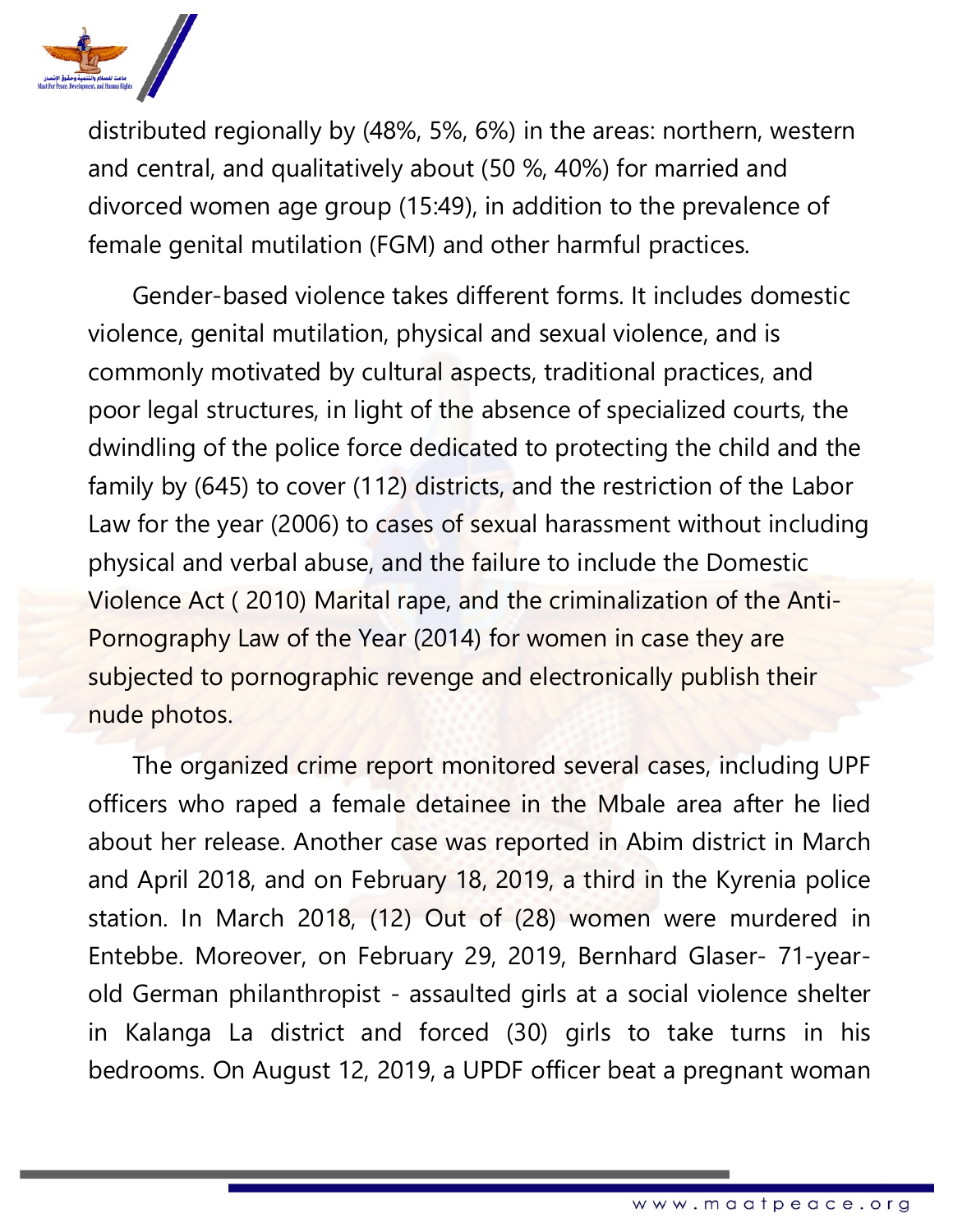

after she rejected his sexual advances as well as sexual bribery. That is clear in the complaint of female secretaries working in governmen<sup>t</sup> offices to the Minister of Public Service on April 29, 2018, and Samantha Musegi's complaint - <sup>a</sup> public defender - to the Prime Minister'<sup>s</sup> Office against her chief deputy attorney general Christopher Gachirapak on March 10, 2019. Moreover, on January 1, 2020, some girls accused Charles Denzel Moirezzi, Vision Group employee and broadcaster, of rape in exchange for recording their songs. In March 2020, the music composer and producer Andrew Cuomo was charged with sexual harassment.

## **A. Right to legal capacity and nationality**

Women enjoy, on an equal basis with men, the right to retain, change and maintain nationality under Article 9, and the right to confer her nationality to her children under Article 10, and her foreign husband under Article 12. She also enjoys the legal capacity to enter into contracts in her name and commercial, real estate, and credit transactions under Article (26). However, the eligibility of women remains deficient in terms of the requirements of passport systems and credit transaction systems. The issuance or transfer of <sup>a</sup> passport requires the husband's written consent; credit transaction systems also require <sup>a</sup> title deed to issue loans, so only <sup>a</sup> few can borrow from financial institutions. However, non-traditional financial institutions such as the Uganda Women's Finance and Trust Fund, the National Strategy for the Advancement of Rural Women may limit their disqualification.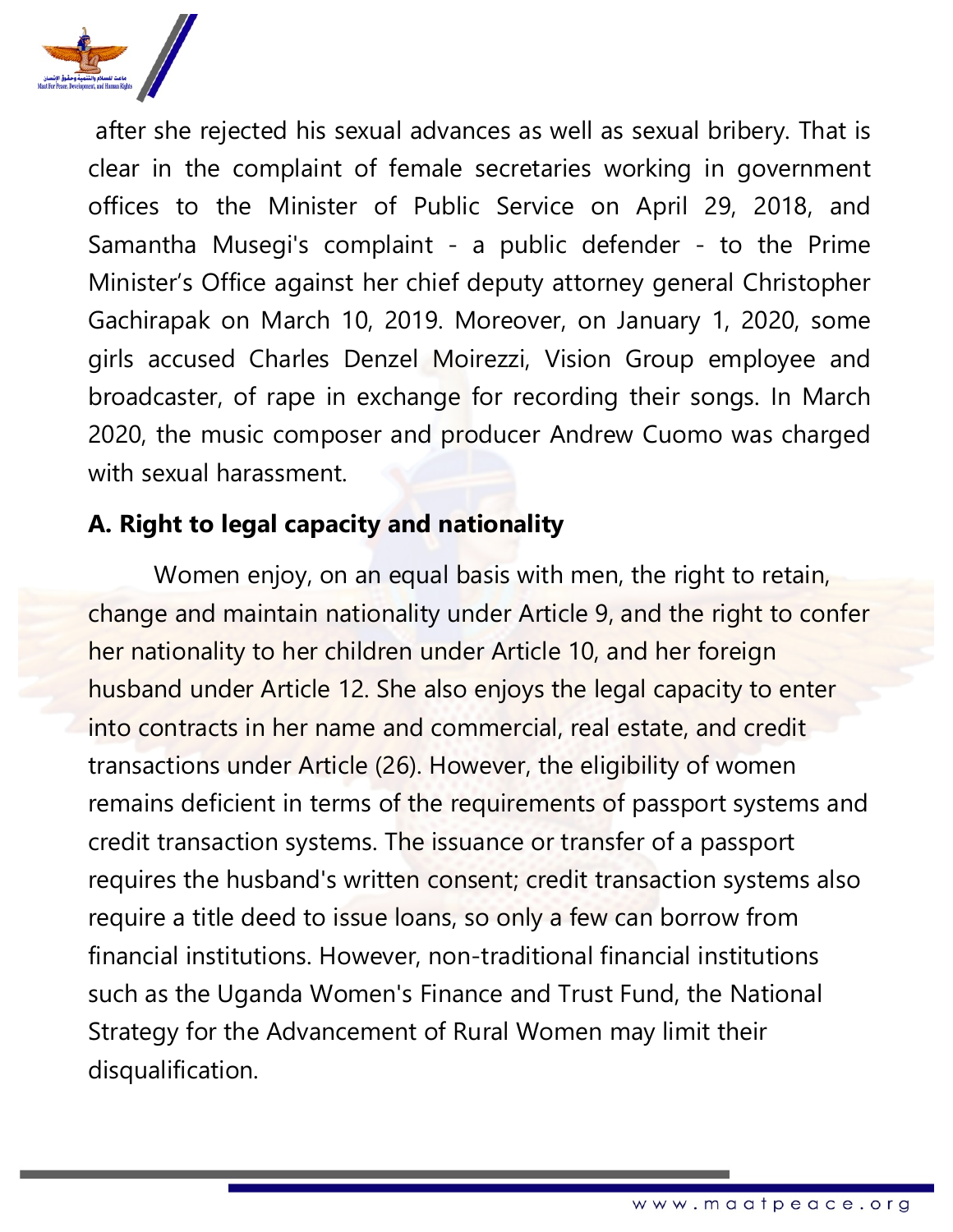

## **B. right of ownership**

According to the Constitution, women in Uganda have the right to legal capacity to own property; however, this right remains restricted by customary practices and traditions that prevent women from owning property, especially agricultural land. According to customary law, men are given the right to control and administer the land. The woman did not allow to own land without her husband written consent. She does not inherit upon his death. As <sup>a</sup> result of the state'<sup>s</sup> efforts, especially its amendment of the Land Law launch in 2004 and the National Land Policy in 2013, it recorded an increase in female ownership of land by 39% for 2016 from 16% in 2010. Women become <sup>a</sup> third of the owners of agricultural land or participating in it. But 61% remain deprived of property rights, and widows and divorcees still suffer from access to the property and inheritance of their husbands.

## **C. The right to marry and form <sup>a</sup> family:**

The Ugandan Constitution grants women the right to marry and form families after 18 years old. However, in reality, this can'<sup>t</sup> be achieved due to economic, social, and cultural considerations of attempts to earn dowries and lighten the burdens. According to the customary marriage law, after the husband pays the dowry, the woman becomes his property. He has the right to dominate, control, and discipline her, and her family is obligated to return the dowry after her divorce. The husband and his relatives have the right to have children after divorce, but their mother does not. A mother's custody of her children after the husband's death requires <sup>a</sup> court order. Girls but not men should marry early and forced. It was estimated at (40%) of girls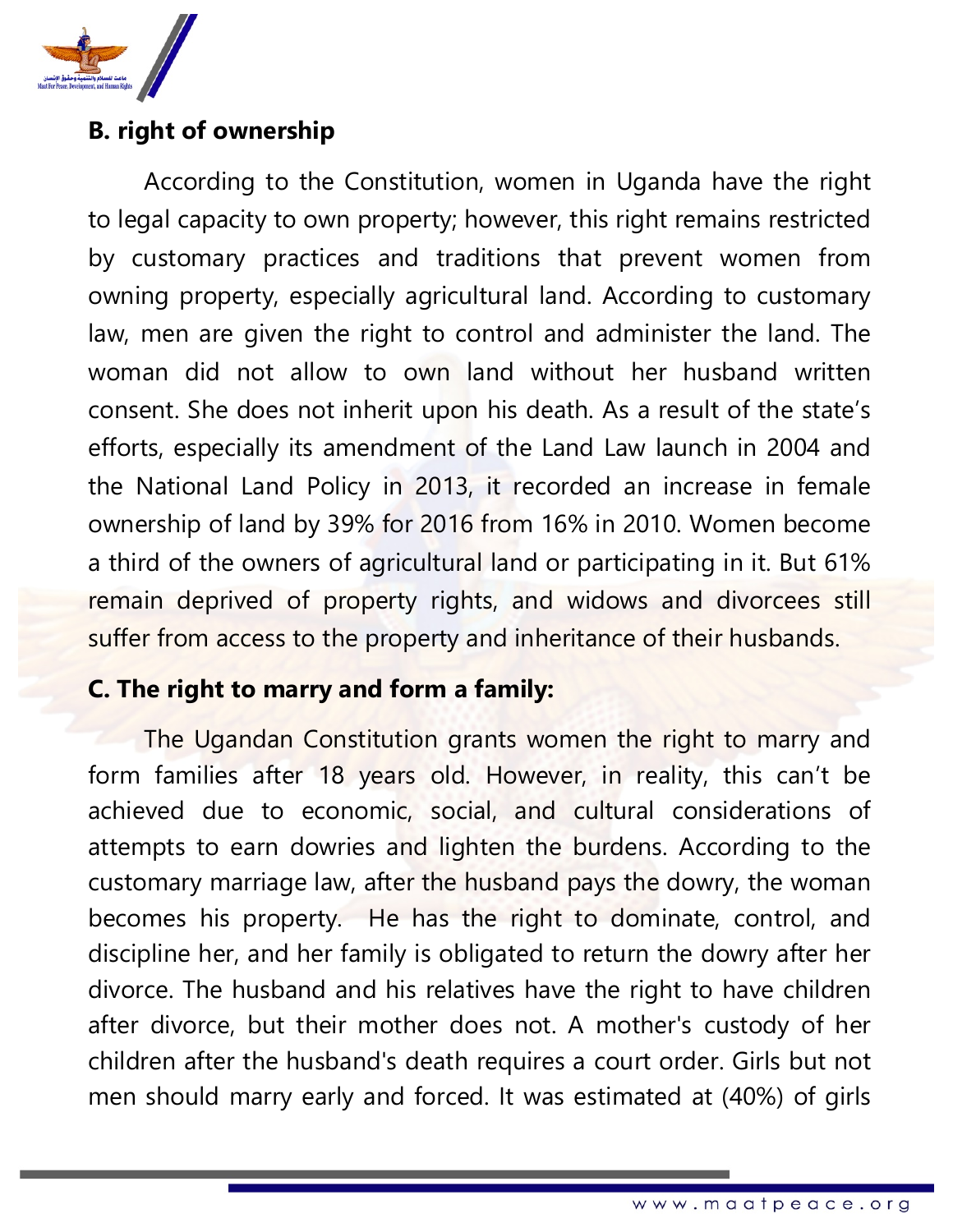

under 18, and (10%) under 15, compared to (9%) for men, according to the Ugandan Bureau of Statistics. In addition, the Domestic Violence Act (2010) does not recognize or prohibit marital rape as well as forced marriage as <sup>a</sup> solution to family disputes.

The dynamics of domestic violence and violations of women'<sup>s</sup> rights in marriage are evident in police reports (13.916, 13.369, and 17.664) in (2018, 2019, and 2020) respectively. Among these cases, (3,280) cases of domestic violence during the period (March 30, April 28, 2020); following the Covid-19 lockdown restrictions<sup>2</sup>. Among these cases is the case of "Maryam Napatanzi - the most fertile woman in the world, who gave birth to her first child at the age of (12) years, and by her 40s, she became having (44) children, whose husband has abandoned her to raise her kids alone. On August 1, 2020, Simon Chimanya killed his wife with an axe in Kasangati, and the court sentenced him to 17 years in prison. Makila beat <sup>a</sup> woman (November 2020) in Mukono, Uganda.

# **Second: Economic, Social &Civil Rights**

#### **a. The Right to work**

The Ugandan constitution guarantees equality in the right to work, equal pay, union membership, <sup>a</sup> retirement age of 60 years. It also guarantees women the right to maternity leave for 60 days with paymen<sup>t</sup> at <sup>a</sup> rate of (100%) under Article (3) of the Labor Law (2006). According to World Bank estimates in (2020), (49.3%) of the workforce are women, distributed by (77%, 3.9%, 19.1%) for the agricultural,

<sup>&</sup>lt;sup>2</sup> National association of professional environment ISTS, A Snapshot of human rights abuses amidst the covid-19 pandemic in Uganda, access date. 16, May 2021, <https://bit.ly/3wnbzep>.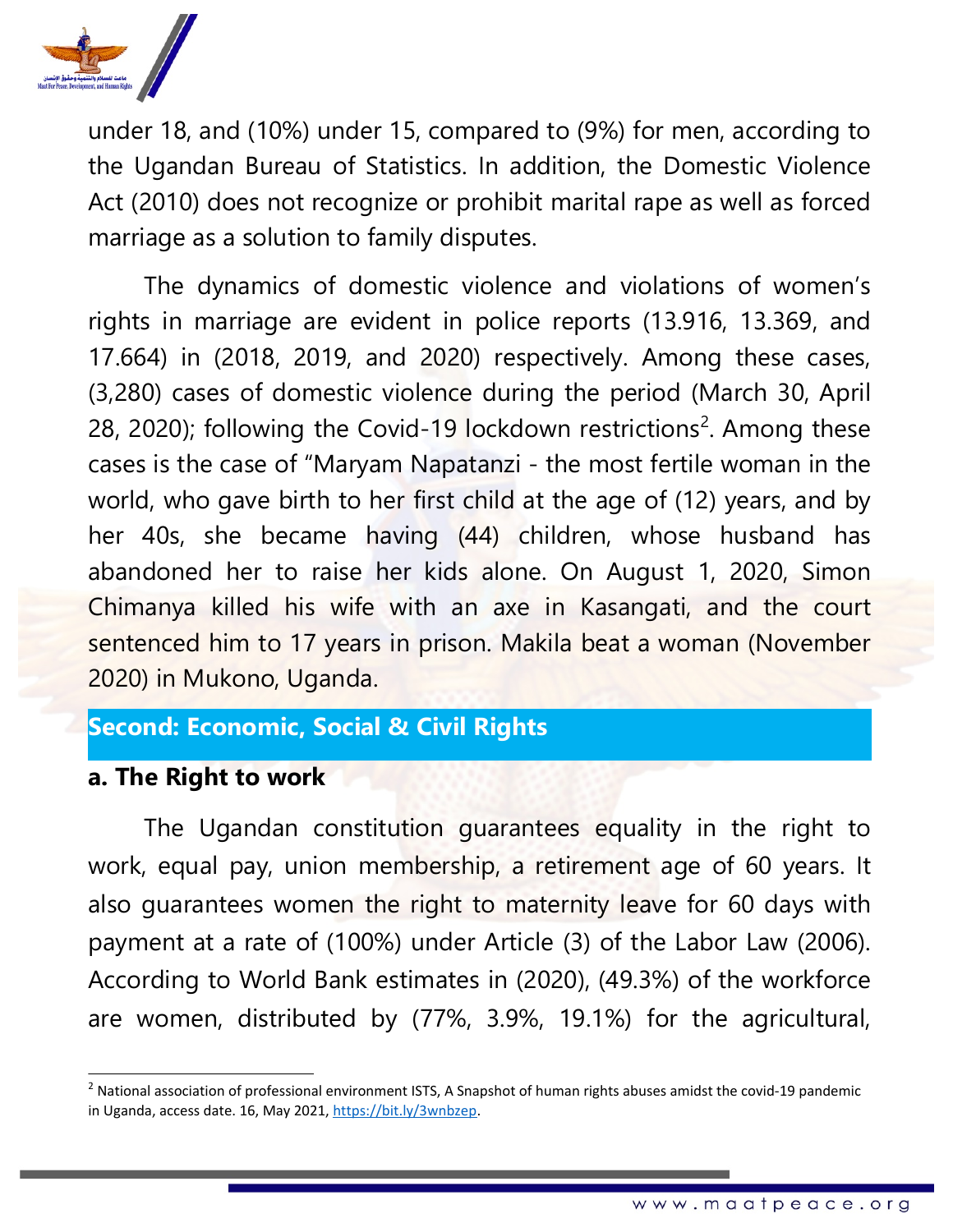

industrial, and service sectors, respectively $^3$ .

There are several restrictions on the right of women to work due to the traditional view of women and social considerations. Women now occupy only about (20%) of formal governmen<sup>t</sup> work, compared to (80%) for daily and private work. The rates of lying off women double as they are sexually weaker and unfit for physical work, building and construction works, mining, and because women are exposed to maternity and pregnancy.

Women's work is limited to clerical and handicrafts, and nursing. Their work is limited to non-profit economies represented in agriculture, poultry farming, and food security crops. But cash crops and livestock are dominated by men. The percentage of men's wages in agriculture increased by (64) million dollars annually, but Women were burdened with responsibilities, unpaid and non-market jobs represented in care and family management, raising children, and preparing food. Women work (10%) longer hours than men, as women work about 11.5 hours <sup>a</sup> day at (5.3) hours for work, and (7.5) for education compared to (10) hours for men, in addition to the lack of regulation of the rights of home services.

### **B. The right to health care:**

Article (12) of the Ugandan Constitution guarantees women's right to health and curative care, under the preventive, curative, and health capabilities of Ugandan, and the modesty of its health budget. But the state is still unable to provide women's health care, especially

<sup>&</sup>lt;sup>3</sup> Trading Economics, Uganda: Labor Force Female, access date. 16, May 2021, <https://bit.ly/3waojqo>.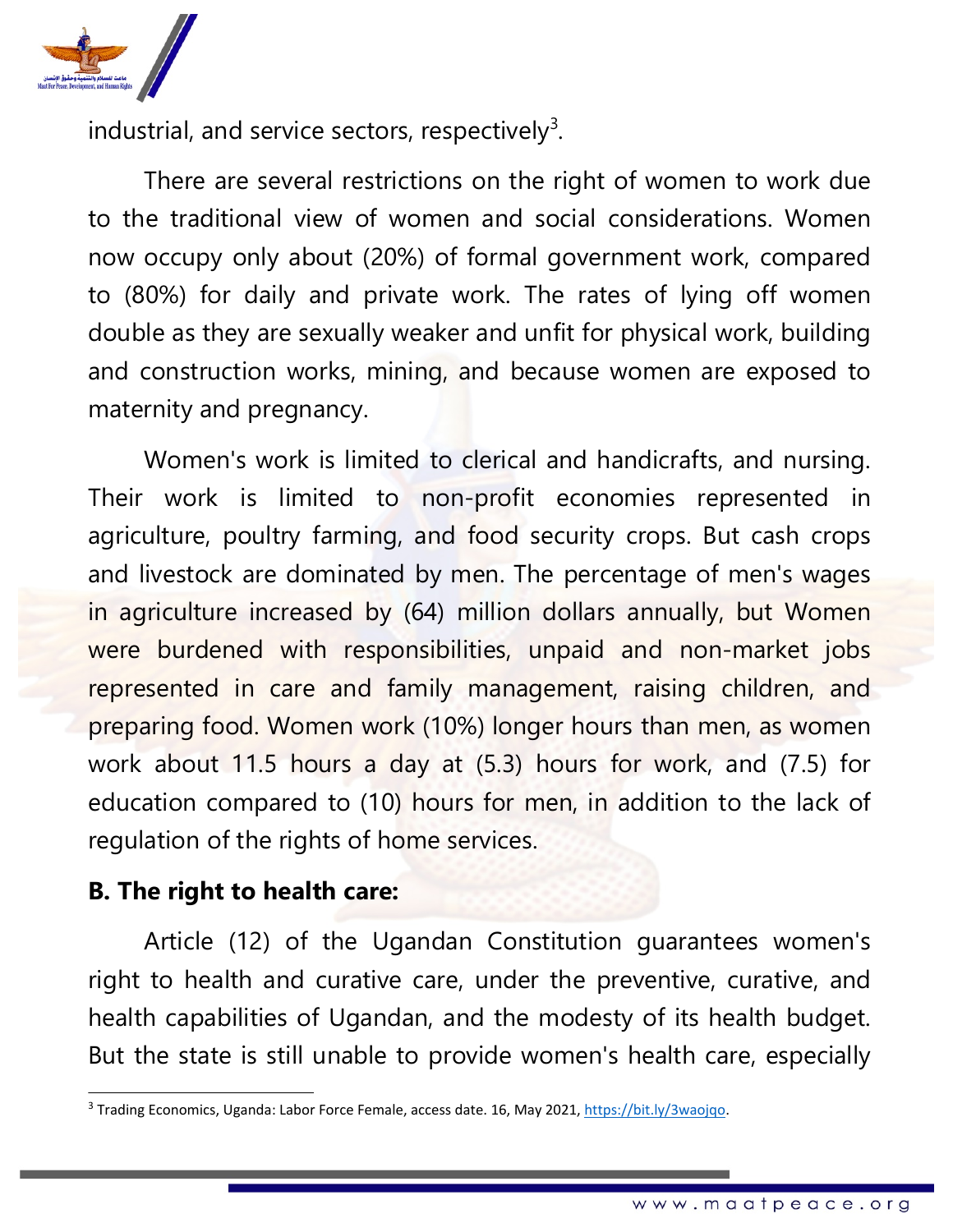

reproductive health. Maternal mortality is still high despite its relative improvement by about (438) per 100,000 live births, and the death of (15) pregnan<sup>t</sup> women per day, due to insufficient health care and early and forced marriage. It was estimated maternal mortality of the age group (24:15) by (28%) $^4$ ; in addition to the lack of care for children. There were (27, 64) children who die for every (1,000), who more than <sup>a</sup> third of them suffer from stunting. Undernutrition contributes to raising mortality rates by (4) children out of (10) $^5$ . For this reason, the Ugandan governmen<sup>t</sup> has allocated about 560 million pounds (6%) of the budget for the year (2020), including (54) million dollars to support sexual violence annually. Uganda has put forward the MIRA project, the family connects initiative, and "Mom connect" to Transfer of information, sexual education and reproductive health via mobile phones, and the state'<sup>s</sup> provision of support for the birth of (1,700) women and the immunization of (4,700) children annually<sup>6</sup>.

## **C. The right to education**

Uganda grants women equal rights to education. It has supported it since 1997, after launching the comprehensive primary education policy and the national strategy for girls' education and launching adult literacy and women's empowerment programs. It also launched the Student Return Campaign in partnership with the United Nations, TMF Foundation, and Irish Aid in (December 2019) to enable the return

<sup>4</sup>Women Health Channel Uganda, maternal &child health, access date. 16, May 2021, <https://bit.ly/3os1ue3>.

<sup>5</sup> Women Health Channel Uganda, almost 28% of maternal deaths in Uganda are attributed to young girls aged 15-24 years…, access date. 16, May 2021, <https://bit.ly/2qojz4e>.

<sup>6</sup> The guardian, Uganda court rules government must prioritise maternal health in <sup>a</sup> huge shift, Aug 2020, <https://bit.ly/3volke3>.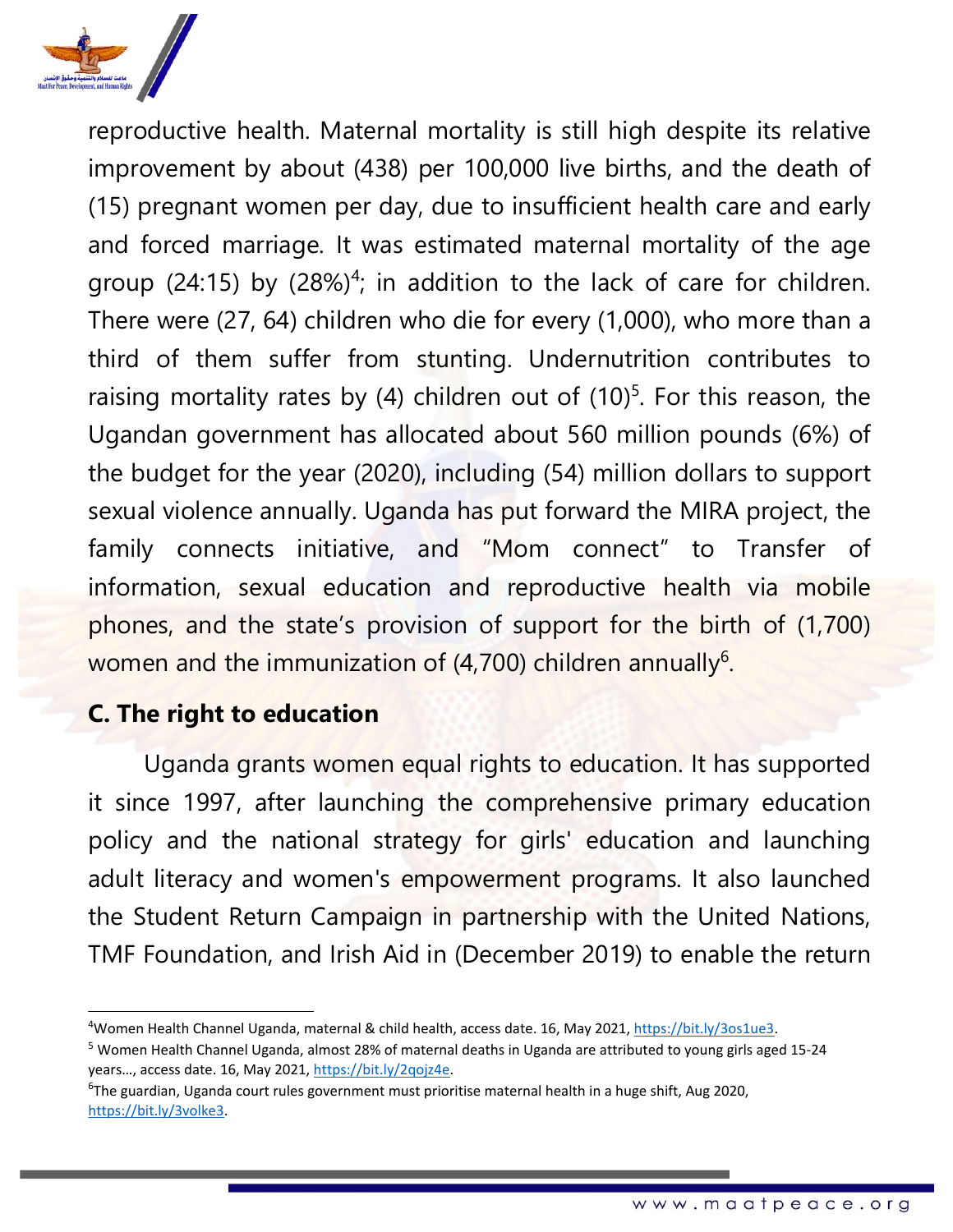

of (800) female students in February 2021<sup>7</sup>.

However, the gender gap in education remains due to economic and social considerations. Poverty contributed to the non-enrollment of about (700,000) girls of 6:12 years old. It also contributed to the failure of (50%) of the enrolled girls to complete the seven years required for the primary stage during 2011: 2018. Early and forced marriage leaked about (40%) of girls. There are (4) girls out of (5) who did not enrol in secondary school, according to the statistics of the United Nations Girls' Education Initiative 2020, in addition to the high rate of illiteracy and lack of literacy by (50) girls in the age group (24:15), compared to boys.

### **Third: Recommendations:**

**1. The Ugandan government must activate and develop legal and legislative frameworks, especially:**

The Domestic Violence Law include and limit marital rape. Develop the labour law to include all forms of gender-based violence, including verbal abuse and sexual bribery. Develop land ownership law and its capabilities in the face of customary practices and traditions. Develop systems for issuing passports and abolishing the husband's consent requirement. Develop women's ability to enter into credit and financial transactions without title deeds. Establish special courts for social violence. Increasing the security authorities capacity concerned with the family and children protection, in compliance with the Convention

<sup>&</sup>lt;sup>7</sup> Unicef, teenage girls in Amudat district feel safer at school than at home, access date 18, May 2021, <https://but.ly/2s8dsln>.